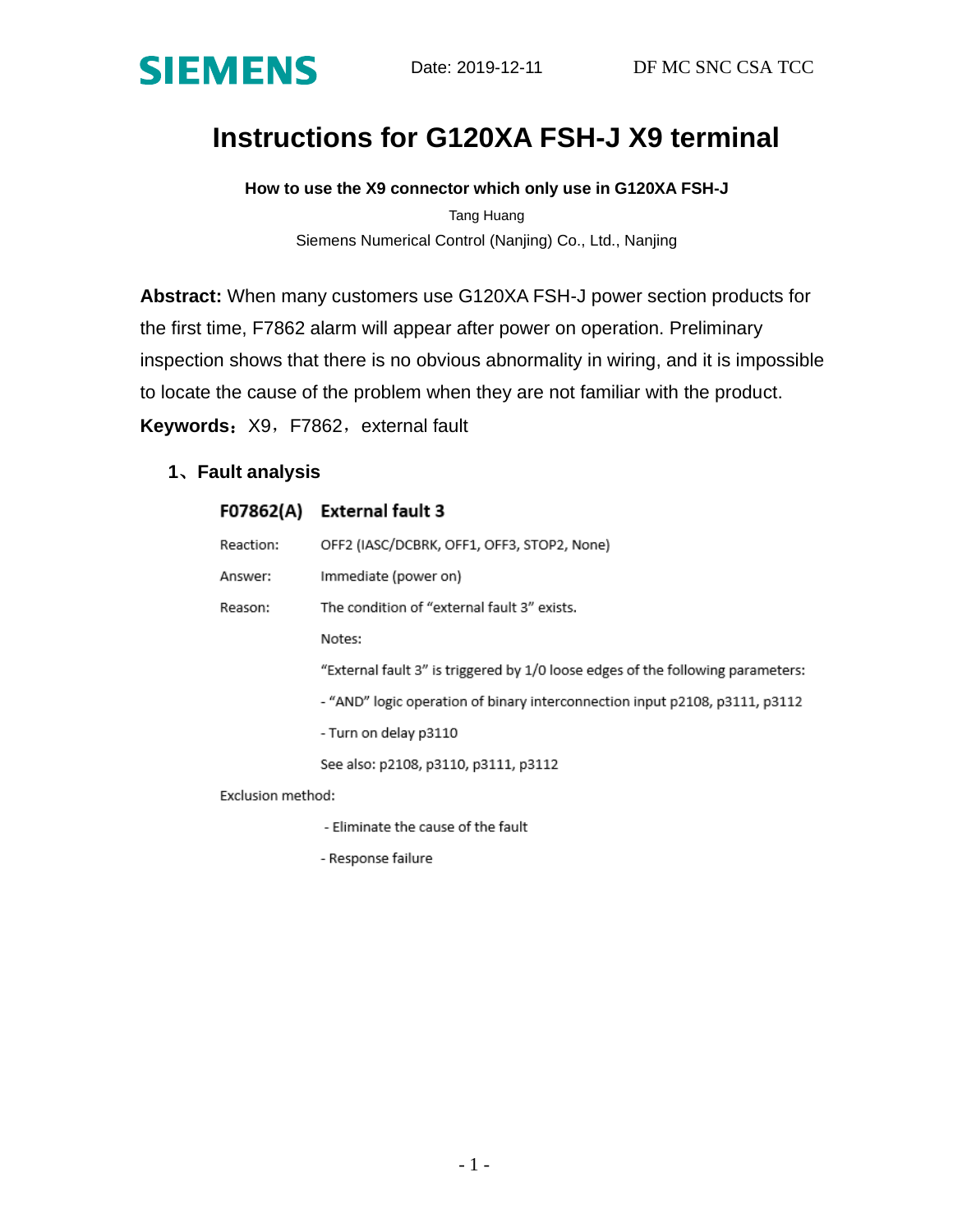

| p2108[0n]     | BI: External fault 3 / External fault 3 |                                                          |                                                                                                     |                                |    |
|---------------|-----------------------------------------|----------------------------------------------------------|-----------------------------------------------------------------------------------------------------|--------------------------------|----|
| CGU 120XA USS |                                         | Access level: 3                                          | Automatic calculation: -                                                                            | Data type: unsigned32 / Binary |    |
| (PM330)       |                                         | Modifiable: T, U                                         | Calibration: -                                                                                      | Dynamic subscript: CDS, p0170  |    |
|               | Unit group: -                           |                                                          | Unit selection: -                                                                                   | Function diagram: 2546         |    |
|               |                                         | Minimum value: -                                         | Maximum value: -                                                                                    | Factory settings: 4022.1       |    |
| Explain:      |                                         | Set the signal source of external fault 3                |                                                                                                     |                                |    |
|               |                                         |                                                          | External fault 3 is enabled according to the "AND" logic operation results of the following signals |                                |    |
|               |                                         | - BI: reverse bp2108                                     |                                                                                                     |                                |    |
|               | - BI: p3111                             |                                                          |                                                                                                     |                                |    |
|               |                                         | - BI: reverse p3112                                      |                                                                                                     |                                |    |
| Relevance:    |                                         | See also: p3110, p3111, p3112                            |                                                                                                     |                                |    |
|               |                                         | See also: F07862                                         |                                                                                                     |                                |    |
|               |                                         |                                                          |                                                                                                     |                                |    |
|               | Explain                                 |                                                          |                                                                                                     |                                |    |
|               |                                         | External fault is triggered by 1/0 failing edge          |                                                                                                     |                                |    |
|               |                                         |                                                          |                                                                                                     |                                |    |
|               |                                         |                                                          |                                                                                                     |                                |    |
| R4022.03      |                                         | CO/BO: PM330 digital input status / PM330 DI status      |                                                                                                     |                                |    |
| CGU 120XA_USS |                                         | Access level: 3                                          | Automatic calculation: -                                                                            | Data type: unsigned32 / Binary |    |
| (PM330)       |                                         | Modifiable: T, U                                         | Calibration: -                                                                                      | Dynamic subscript: CDS, p0170  |    |
|               |                                         | Unit group: -                                            | Unit selection: -                                                                                   | Function diagram: 2546         |    |
|               |                                         | Minimum value: -                                         | Maximum value: -                                                                                    | Factory settings: 4022.1       |    |
| Explain:      |                                         | Display the status of the power unit PM330 digital input |                                                                                                     |                                |    |
| Digit group:  | Bit                                     | signal name                                              | 1 signal                                                                                            | 0 signal                       | FP |
|               | 00                                      | DI 0 (X9.3, External alarm)                              | high                                                                                                | low                            |    |
|               | 01                                      | DI 1 (X9.4, External fault)                              | high                                                                                                | low                            |    |
|               | 02                                      | DI 2 (X9.5, Class 0 emergency stop)                      | high                                                                                                | low                            |    |
|               | 03                                      | DI 3 (X9.6, Class 1 emergency stop)                      | high                                                                                                | low                            |    |
| Relevance:    |                                         | See also: r4023                                          |                                                                                                     |                                |    |
|               |                                         |                                                          |                                                                                                     |                                |    |

DI: Digital Input

As shown in the figures above, the reason of the appearance of F7862, according to the user manual of G120XA, is that the input signal of the signal source r402.1 of external fault 3 is low, and the state of r4022.0~3 is controlled by X9 terminal. Therefore, when F7862 fault occurs, it is necessary to confirm whether X9 terminal has been correctly connected!

### **2**、**X9 terminal**

1. Mechanical installation of G120XA FAH-J X9 terminal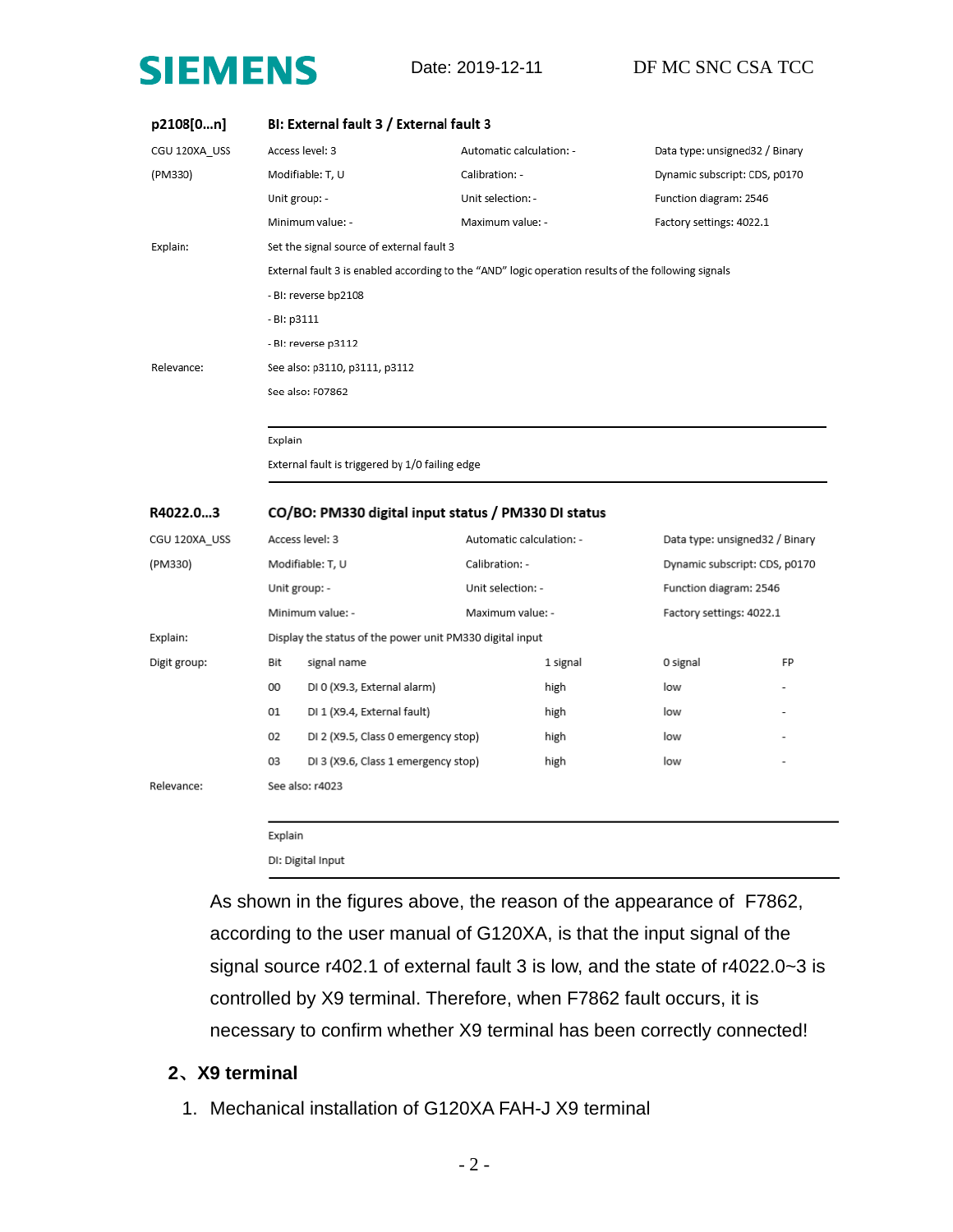



## 2. G120XA FAH-J X9 terminal function

Terminal strip X9 is used to connect external 24V DC power supply and main contactor or bypass contactor.

To connect the terminal strip X9, remove the front cover of the converter. Its DIs can be connected with fault signal and alarm signal.

When the converter is connected to the power supply through the main contactor, it is necessary to connect the external 24V DC power supply. The power supply must be near the converter (such as in the same control cabinet), and the cable length to terminal block X9 shall not exceed 5 meters.

| <b>Terminal</b> | <b>Name</b>     | meaning    | Input/output | <b>Technical data</b>   |
|-----------------|-----------------|------------|--------------|-------------------------|
|                 | P <sub>24</sub> | External   | Input        | Voltage: 24V DC (20.1V) |
|                 |                 | power      |              | $-28.8V$                |
|                 |                 | supply     |              | Current consumption: 2A |
| $\mathcal{P}$   | М               | Electronic | Reference    | maximum                 |
|                 |                 | grounding  |              |                         |
| 3               | External        | External   | Input        | Voltage: -3V +30V       |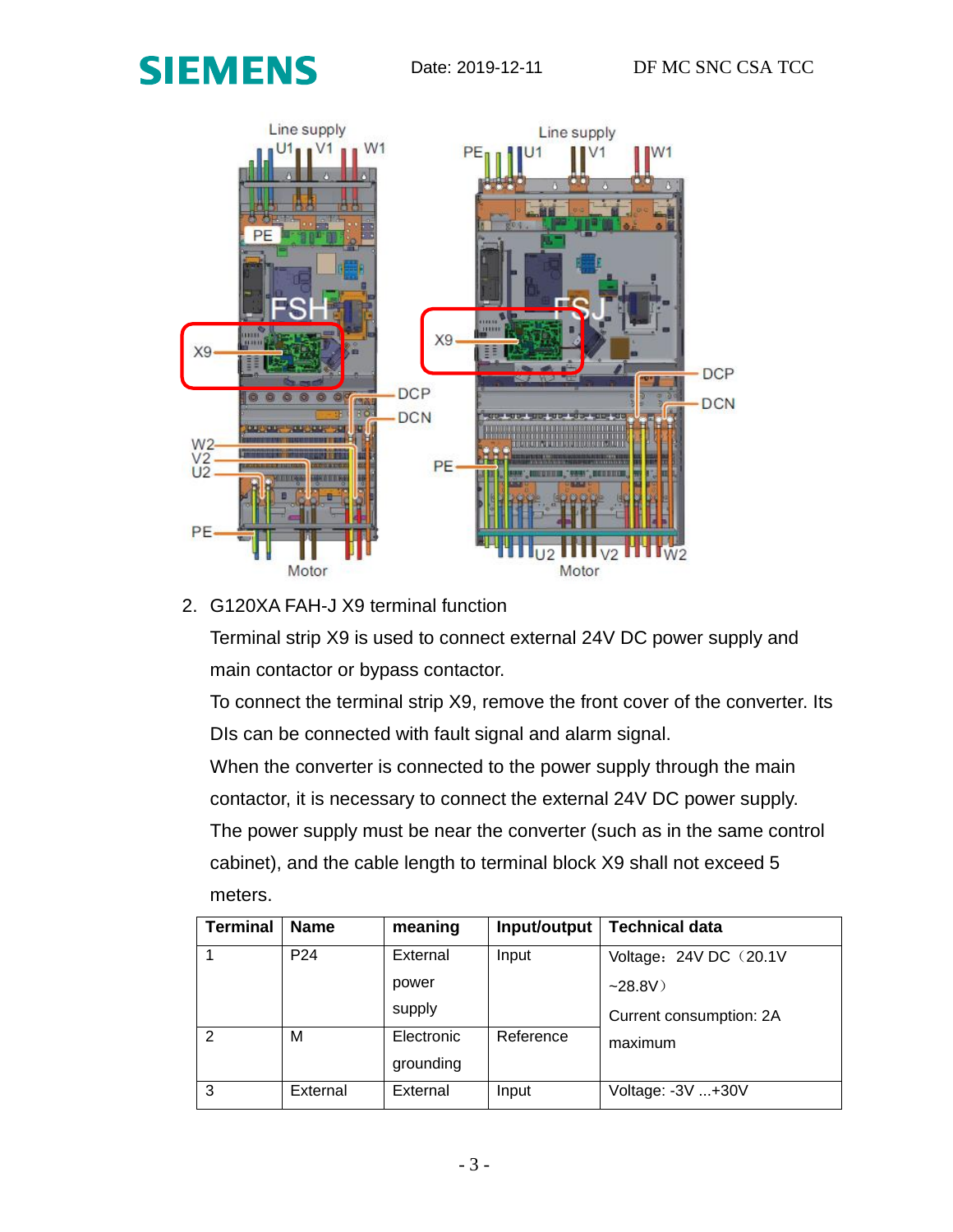

|                | alert                           | alarm                                       |           | Current consumption:                                                                                                                                                                                                                                                                                                                                                                                                                                                                                                                                                                                                                                                                                                                    |
|----------------|---------------------------------|---------------------------------------------|-----------|-----------------------------------------------------------------------------------------------------------------------------------------------------------------------------------------------------------------------------------------------------------------------------------------------------------------------------------------------------------------------------------------------------------------------------------------------------------------------------------------------------------------------------------------------------------------------------------------------------------------------------------------------------------------------------------------------------------------------------------------|
| 4              | External                        | External                                    | Input     | 6.4 mA at 24V DC<br>✓<br>✓<br>1.3 mA when $< 5V$                                                                                                                                                                                                                                                                                                                                                                                                                                                                                                                                                                                                                                                                                        |
|                | fault                           | fault                                       |           | 4 mA when $> 15V$<br>✓                                                                                                                                                                                                                                                                                                                                                                                                                                                                                                                                                                                                                                                                                                                  |
| 5              | Stop 0                          | Emergency<br>OFF,<br>category 0             | Input     | ✓<br>8 mA at 30V<br>Level (including waviness):<br>High level: 15V 30V<br>✓                                                                                                                                                                                                                                                                                                                                                                                                                                                                                                                                                                                                                                                             |
| 6              | Stop 1                          | Emergency<br>stop<br>category 1             | Input     | Low level: -3V +5V<br>✓                                                                                                                                                                                                                                                                                                                                                                                                                                                                                                                                                                                                                                                                                                                 |
| $\overline{7}$ | M                               |                                             | Reference |                                                                                                                                                                                                                                                                                                                                                                                                                                                                                                                                                                                                                                                                                                                                         |
| 8              | DC link<br>charged              | Enable<br>signal, "U"<br>DC link<br>charged | Output    | Voltage: 24V DC<br>Maximum load current: 500mA<br>Continuous short circuit<br>protection<br>The output current is taken from<br>the power supply via X9<br>terminal                                                                                                                                                                                                                                                                                                                                                                                                                                                                                                                                                                     |
| 9              | <b>NC</b>                       | <b>Not</b><br>connected                     |           |                                                                                                                                                                                                                                                                                                                                                                                                                                                                                                                                                                                                                                                                                                                                         |
| 10             | $\overline{\text{NC}}$          | <b>Not</b><br>connected                     |           |                                                                                                                                                                                                                                                                                                                                                                                                                                                                                                                                                                                                                                                                                                                                         |
| 11             | Activation<br>line<br>contactor | Line<br>contactor<br>control                | Output    | Contact type: NO contact<br>Maximum load current: 4A,<br>230V AC, $cos\varphi = 0.6$ ind<br>Floating potential                                                                                                                                                                                                                                                                                                                                                                                                                                                                                                                                                                                                                          |
| 12             | Activation<br>Line<br>contactor | Line<br>contactor<br>control                | Output    | For feeders with contactless<br>outputs (e.g.4A/250V fuses), a<br>protection device is required to<br>prevent overload and short<br>circuit.<br>The overvoltage limiter must be<br>connected to the excitation coil<br>of the main contactor (e.g. RC<br>circuit).<br>The following relay contact<br>characteristic values are<br>applicable to the control of the<br>main contactor:<br>250V AC, 10A (NC and<br>✓<br>NO ) currency, 85°C<br>24V DC, 10A (NC and<br>$\checkmark$<br>NO), currency, 85°C<br>30V DC,8A (NO), 6A<br>✓<br>$(NC)$ , currency, 85 $°C$<br>B300 (NC and NO),<br>✓<br>general purpose, 85°C<br>✓<br>R300 (NC and NO),<br>general purpose, 85°C<br>24V AC, 2.0A (NC and<br>$\checkmark$<br>NO), general purpose, |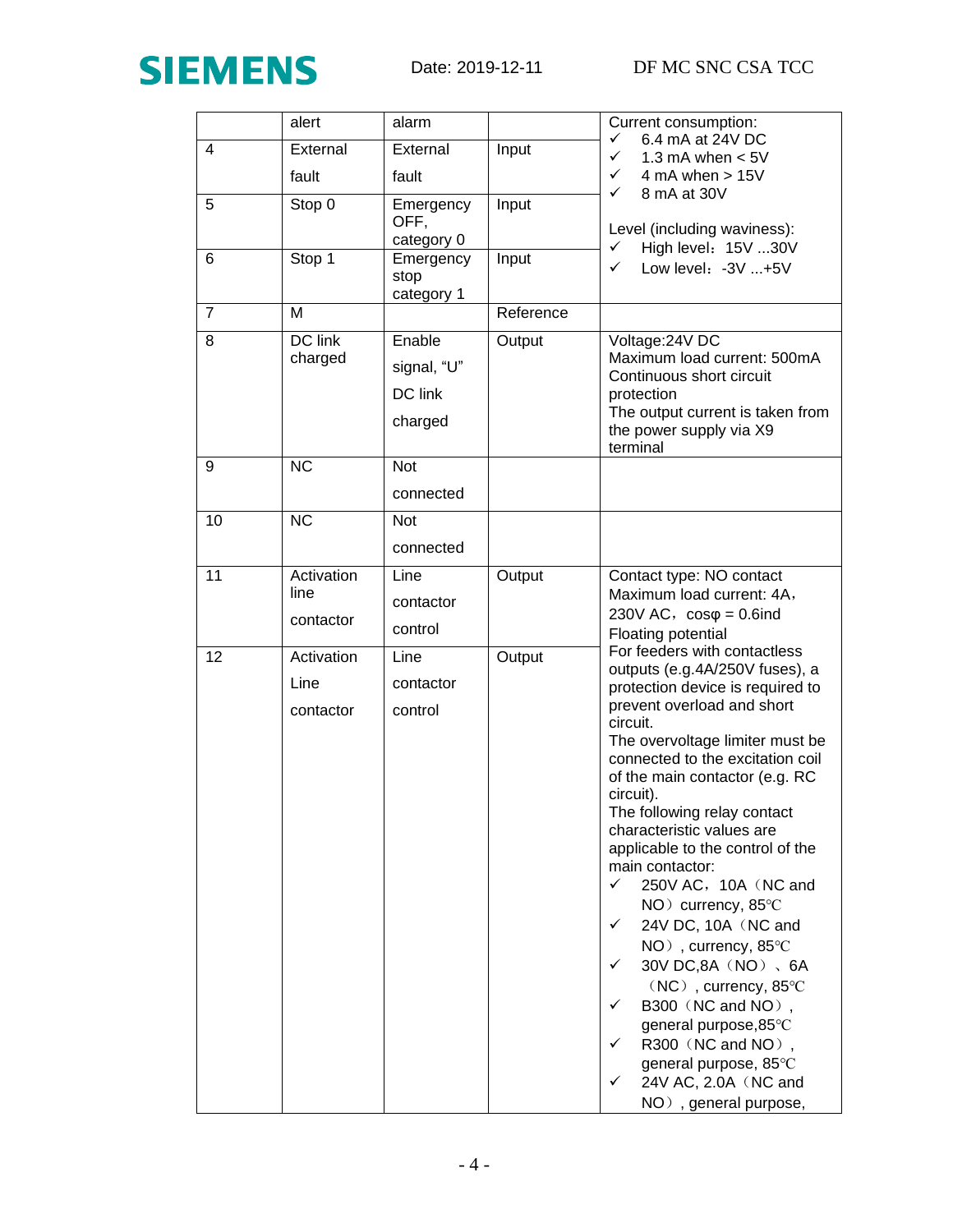

|  |  | 5.00 |  |
|--|--|------|--|
|  |  |      |  |
|  |  |      |  |

**Note:**

#### **1**)**The input is low level active**

All signal inputs are low level active (anti break).

#### **2**)**Terminal 3~6 not used**

When terminal 3~6 is not in use, DC 24V must be applied. To do this, use an external power supply or terminal 9 on the control unit. Terminal 2 and 7 with reference potential X9 and terminal 28 on the control unit. Refer to terminals 2 and 7 with potential X9 and terminal 28 on the control unit.

#### **3**)**Main contactor control**

When power is supplied to the main contactor via terminals 11 and 12, it is not necessary to disconnect from the power supply system via the control transformer. 250V/8A fuse must be used as protection measure.

#### **4**)**Strain relief**

The cables for the control unit and terminal X9 must be fixed to the terminal block in the cable channel under terminal X9 for strain relief. If the cable is introduced into the cable channel from the side (at the height of terminal X9), the strain relief must be performed outside the power module.

#### **5**)**Wiring standard**

Maximum connection cross section: 2.5 mm<sup>2</sup> (14AWG) Minimum connection cross section: 0.2 mm<sup>2</sup> (25AWG) Maximum tightening torque: 0.5 Nm (4.4 lbf.in)

## **3**、**Troubleshooting**

- 1. According to the actual use requirements, the wiring should be correct to ensure that r4022.03 input is high when there is no abnormal external alarm/alarm and emergency stop signal.
- 2. If the current hardware wiring cannot be completed, the alarm can be shielded by setting parameters. Since pins 3 to 6 on X9 terminal correspond to external alarm 3, external fault 3, emergency stop category 1 and emergency stop category 2 respectively, all the 4 corresponding bic0 parameters need to be set high. The specific settings are as follow:

| parameter | meaning                                            | <b>Default</b> | <b>Setting</b> |
|-----------|----------------------------------------------------|----------------|----------------|
|           |                                                    | value          | value          |
| P2117.0   | BI: set the signal source of external alarm 3.     | r4022.0        |                |
| P2108.0   | BI: set the signal source of external fault 3.     | r4022.1        |                |
| P849.0    | BI: no fast stop/fast stop (OFF3) signal source 2/ | r4022.2        |                |